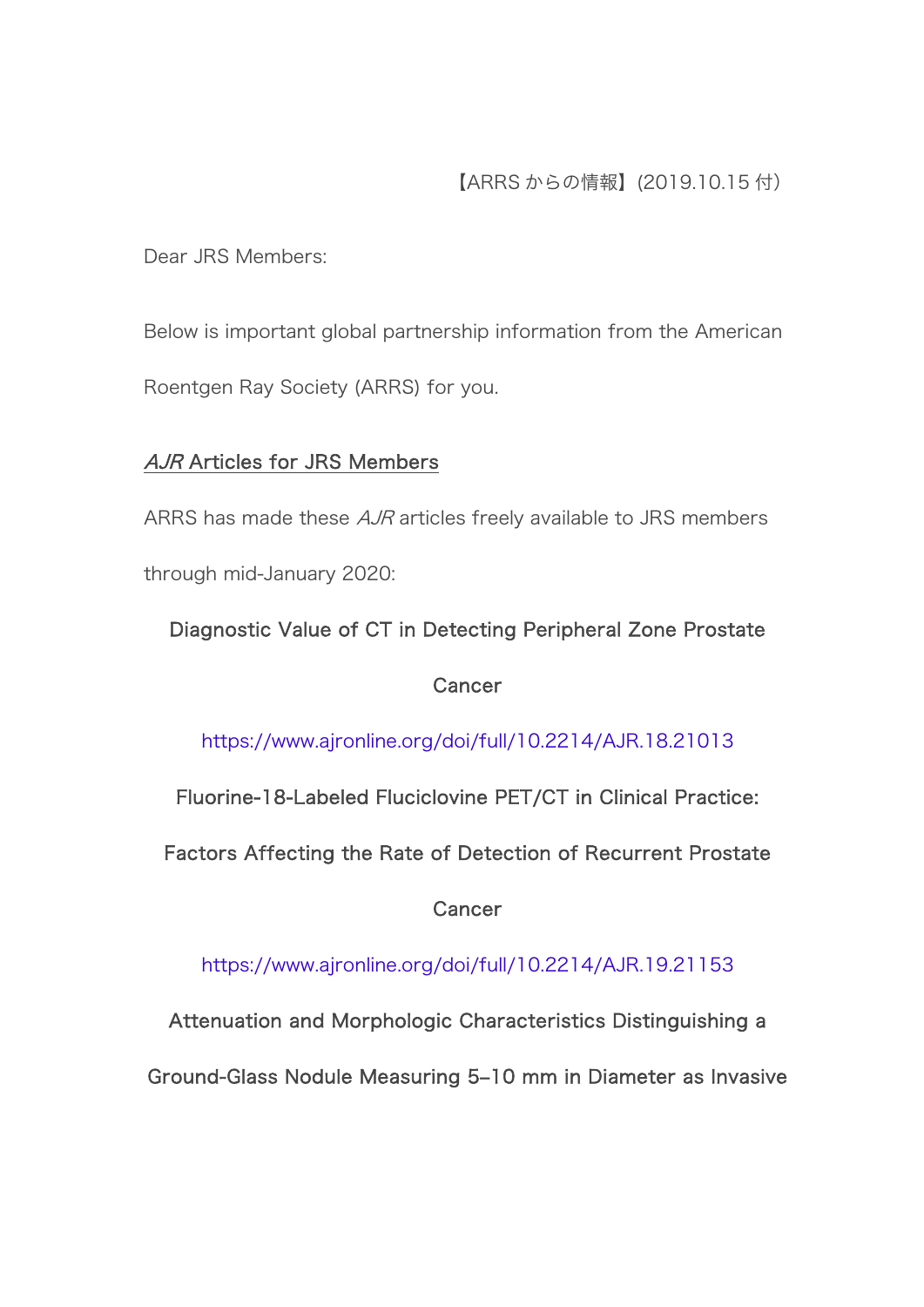### Lung Adenocarcinoma on Thin-Slice CT

#### <https://www.ajronline.org/doi/full/10.2214/AJR.18.21008>

#### JRS Members are Invited to Join ARRS

Through this global partnership ARRS is pleased to offer

complimentary online membership for radiology residents in a training program and for radiologists in fellowship training. ARRS also offers a significant discount on ARRS online membership for JRS members in active practice in Japan. Please follow the steps below in order to become an ARRS member:

- 1. Create an account at: <http://www.arrs.org/createProfile>
- 2. Once the account has been created:
	- 1. Click on Membership
	- 2. Click on Join ARRS
	- 3. Click on the Join ARRS Online Membership Application Button
- 3. Input the Promotional Code indicated in the box below based on your ARRS Membership Category.